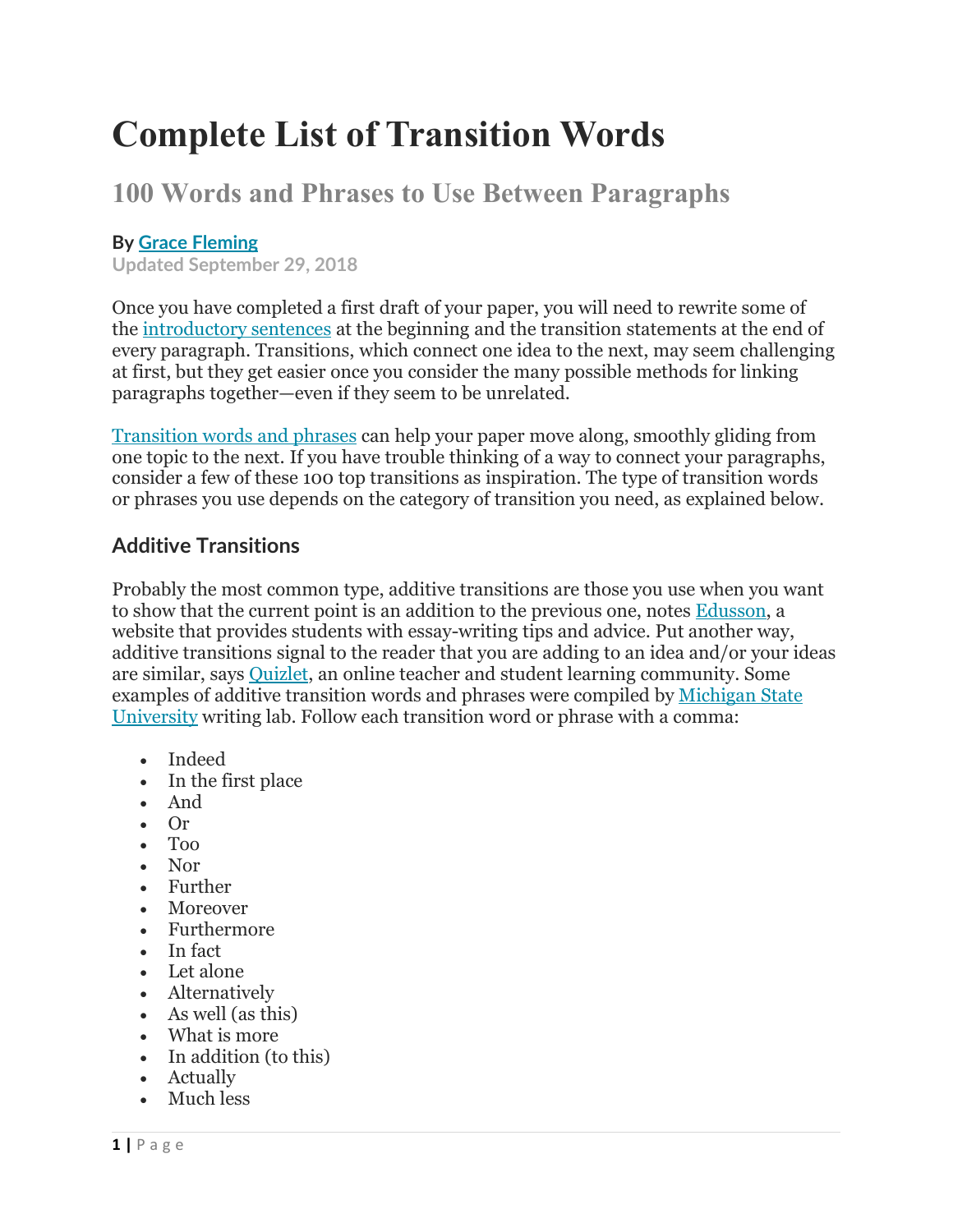- On the other hand
- Either (neither)
- As a matter of fact
- Besides (this)
- To say nothing of
- Additionally
- Not to mention (this)
- Not only (this) but also (that) as well
- In all honesty
- To tell the truth

An example of additive transitions used in a sentence would be:

"*In the first place*, no 'burning' in the sense of combustion, as in the burning of wood, occurs in a volcano; *moreover*, volcanoes are not necessarily mountains; *furthermore*, the activity takes place not always at the summit but more commonly on the sides or flanks...."

– Fred Bullard, "Volcanoes in History, in Theory, in Eruption

In this and the examples of transitions in subsequent sections, the transition words or phrases are printed in italics to make them easier to find as you peruse the passages.

#### **Adversative Transitions**

Adversative transitions are used to signal conflict, contradiction, concession, and dismissal, says Michigan State University. Examples include:

- But
- However
- On the other hand
- In contrast
- While
- Whereas
- Conversely
- Even more
- Above all
- But even so
- Nevertheless
- Nonetheless
- Although
- Though
- However
- (And) still
- (And) yet
- Either way
- In either case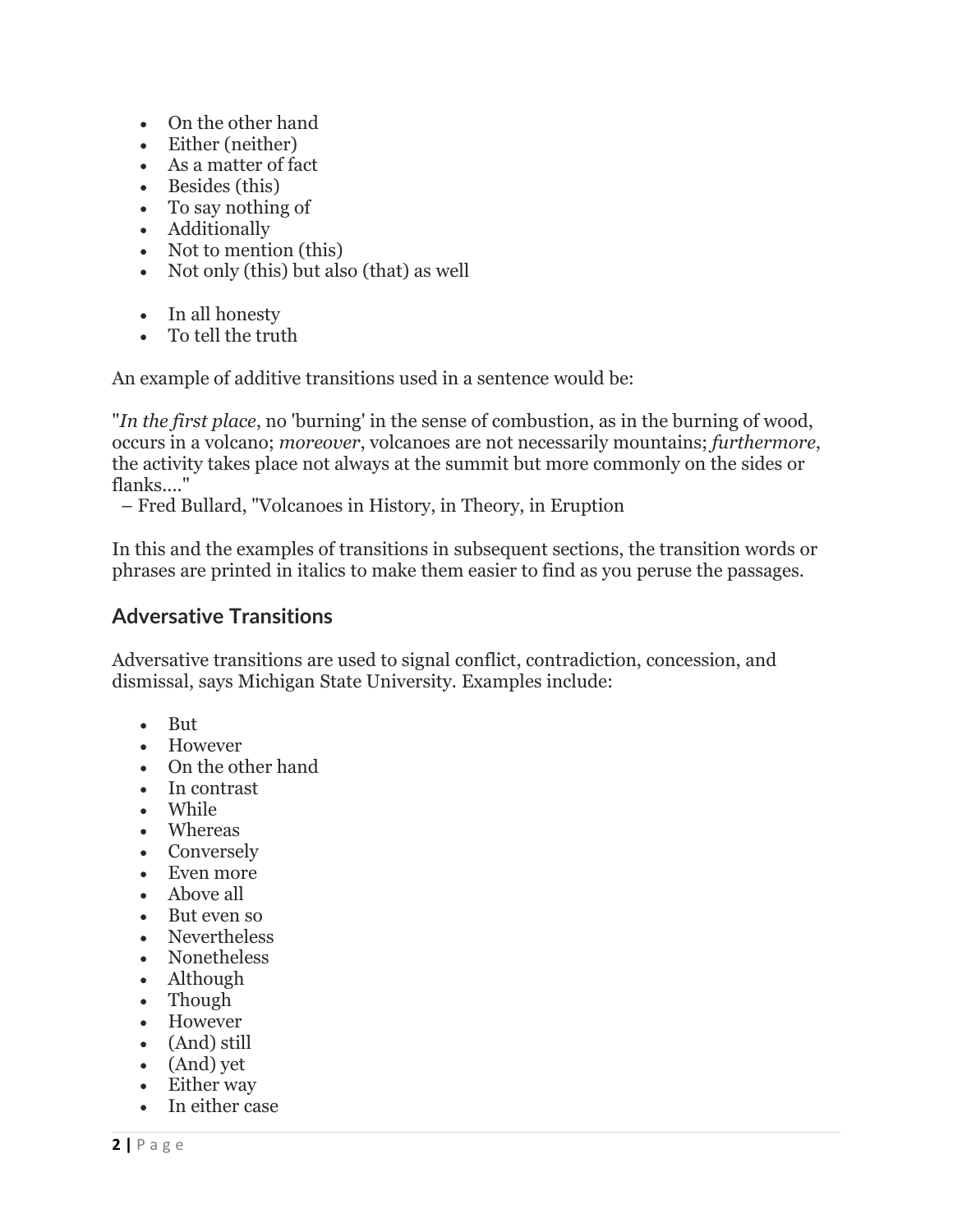- (Or) at least
- Whichever happens
- Whatever happens
- In ether event

An example of an adversative transition phrase used in a sentence would be:

"*On the other hand,* professor Smith completely disagreed with the author's argument."

# **Causal Transitions**

Causal transitions—also called cause-and-effect transitions—show how certain circumstances or events were caused by other factors, says [Academic](https://academichelp.net/general-writing-tips/essentials/common-transitions.html) Help.

The website that offers assistance with academic writing adds: "They (causal transitions) make it easier for the reader to follow the logic of the arguments and clauses represented in paper." Examples include:

- Accordingly
- And so
- As a result
- Consequently
- For this reason
- Hence
- $\bullet$  So
- Then
- Therefore
- Thus
- Granting (that)
- On the condition (that)
- $\bullet$  In the event that
- As a result (of this)
- Because (of this)
- As a consequence
- Consequently
- In consequence
- So much (so) that
- For the purpose of
- With this intention
- With this in mind
- Under those circumstances
- That being the case
- Then

An example of of a causal transition used in a sentence would be: